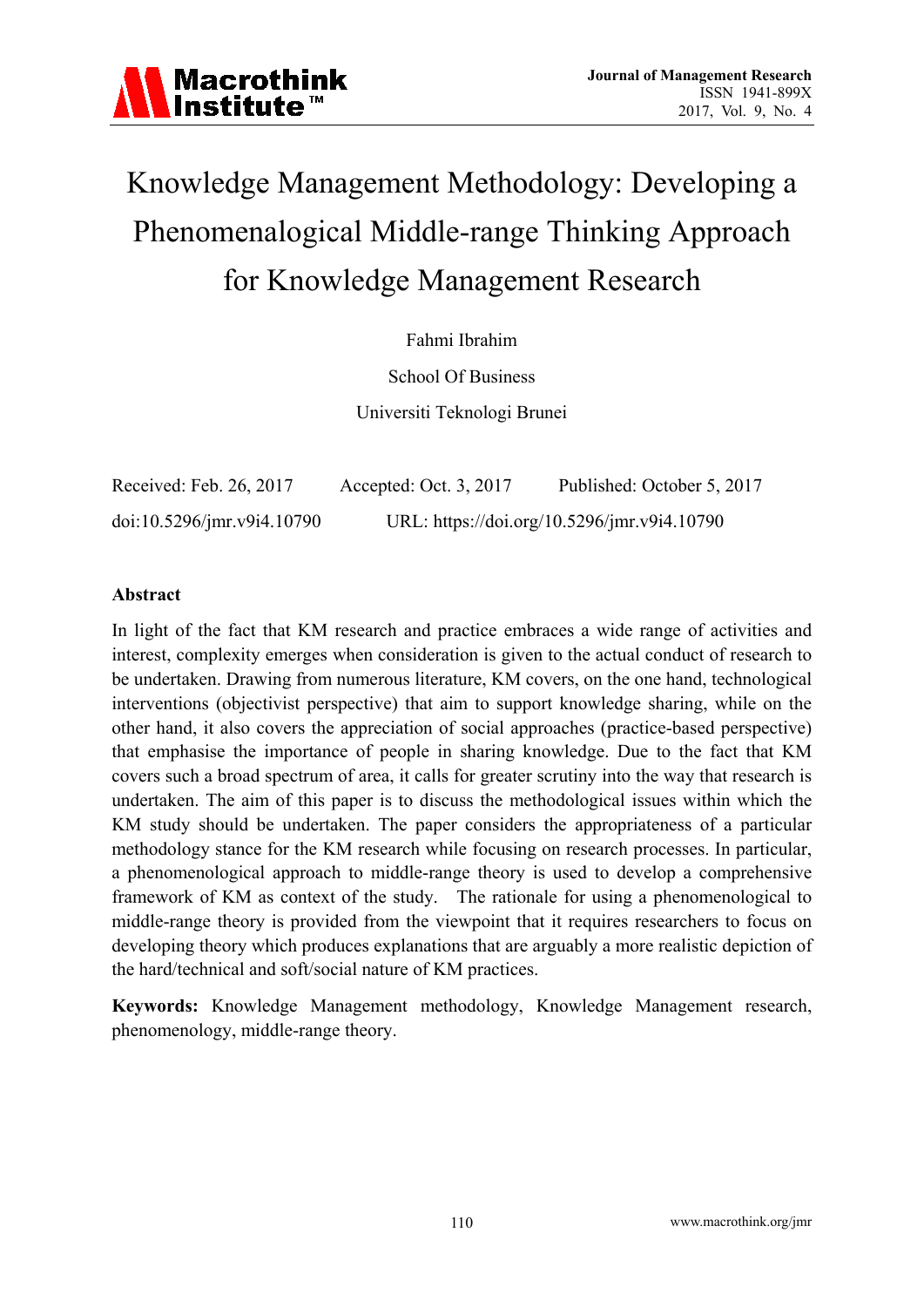

## **1. Introduction**

Over the past decade, KM has come into the limelight and received considerable attention from academics and practitioners. In relation to this phenomenon, Grant (2001:p.27) suggests that 'among the innovations that have swept through the world of management during the past two decades……KM has probably aroused the greatest interest and made the biggest impact'. The most significant factor of this phenomenon is the recognition of the importance of knowledge as a critical resource for organisations (Drucker, 1998; Nonaka, 1991; Davenport and Prusak, 1998; Prusak, 1997; Leornard-Barton, 1995). Thus, knowledge is claimed as the main distinguishing factor of business success and competitive advantage (Carlucci and Schiuma, 2006; Pan and Scarborough, 1999). Moreover, the environmental change has led to a new perspective in management thinking to recognise knowledge as a strategic asset and a source of competitive advantage (Leonard Barton, 1995; Nonaka, 1991; Grant, 1996) which appears to follow a significant shift in the business environment from an industrial economy to the new economy. The fundamental principles underlying this new economy are dramatically different to the traditional concepts of how value is created to make organisations successful. The fundamental principle has shifted from relying on classical factors of production, such as land, labour and capital to 'knowledge' as a primary resource for the new economy (Drucker, 1994). It is argued that in the new economy knowledge can replicate and multiply endlessly, while material resources cannot; natural resources deplete with use, but knowledge expands with use (Allee, 1999).

Nevertheless, there is considerable ambiguity in the KM terminology, which has led to fragmented debate on the topic (Bollinger and Smith, 2001). Hence, it is argued that KM is a complex area that brings together hard, soft and abstract aspects; IT issues related to KM tools, organisational issues related to culture, as well as fundamental philosophical issues with regard to different epistemological views of knowledge. Recent findings shown lacked of cumulativeness and consistency in the current KM debate (Mariano and Awazu, 2016). This often results in the implementation of KM initiatives with either an overemphasis on technology (hard aspects) to the exclusion of adequate people management (soft aspects) or strong people management programmes hindered by inadequate enabling technologies (Moffett et al., 2003:p. 6). ). In fact the theory of KM amalgamates a cluster of theories from existing research fields with unique directions and innovative concepts on its own (Baskerville and Dulipovici , 2006). However, there are challenges to establishing KM as separate discipline due to its conceptual plurality (Nonaka and Peltokorpi, 2006) as KM itself evolved from a spectrum of theoretical traditions ranging from philosophy to computer science considered to be a mixed bag of idealistic theories without a coherent theoretical base (Alvesson and Karreman, 2001). In addition study recent study tracing the historical origins of KM issues through Referenced Publication Years Spectroscopy has shown that KM issues are rooted in the areas of economics, marketing, social networks analysis, organisational learning and economic sociology (Khasseh and Mokhtapour, 2016). Findings from Wallace et. al (2011) study also demonstrates 60 percent employed mainstream social sciences research methodologies and the remaining using an identifiable methodology were characterized by the use of "provisional methods" that appeared to substitute for more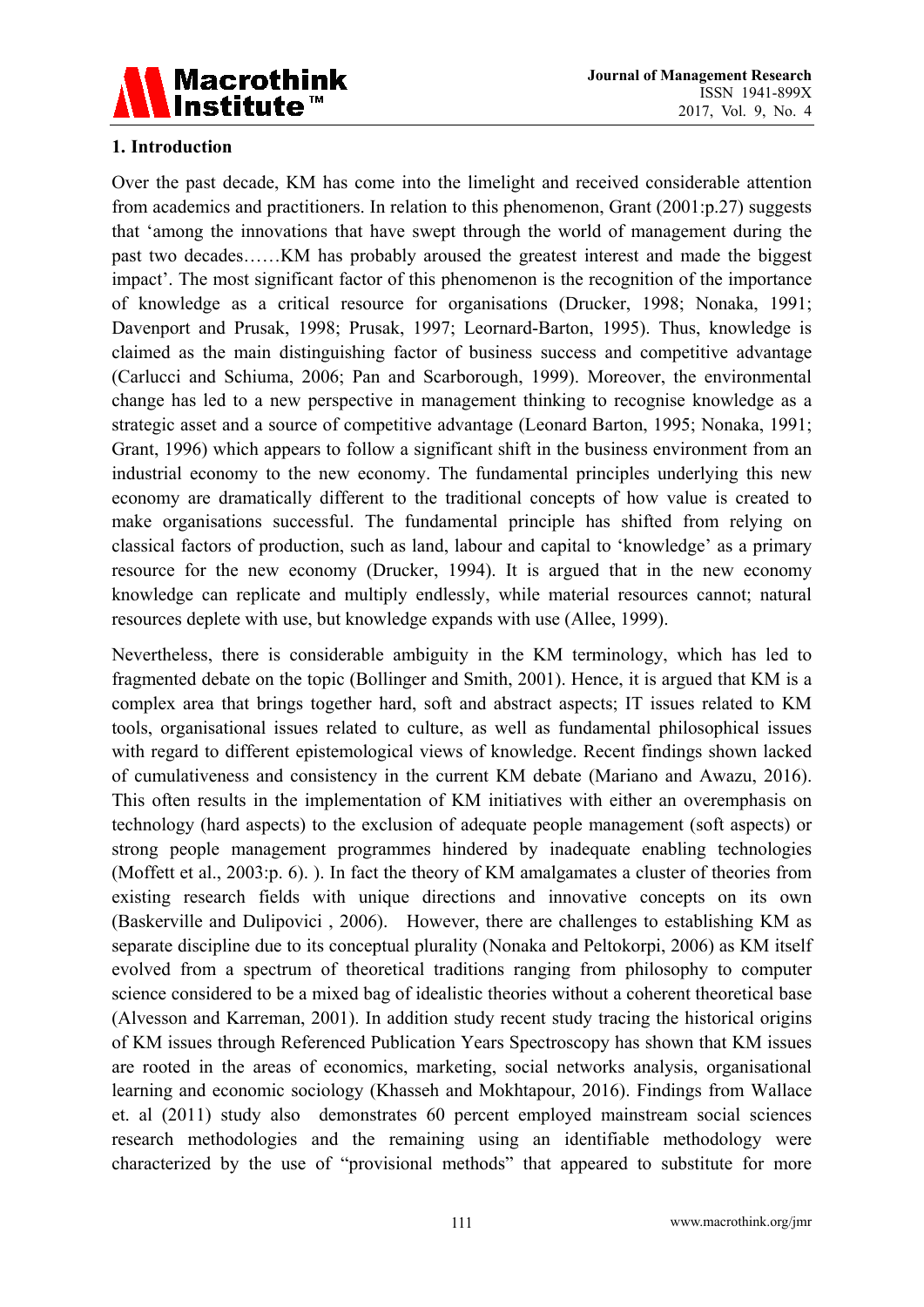

formally defined or scientifically based research methodologies. Whereas meta-data analysis findings by Dwivedi et. al (2011) suggest that a combination of positivist, empirical, conceptual/descriptive, and multi-method approaches have been predominantly used in the area. Likewise longitudinal analysis of KM development and related studies by Lee et. al (2012) reflect that the coverage of key KM papers has expanded into a broad spectrum of disciplines.

The main issue which emerge from research in KM is the degree to which research still focuses on the domain of managing explicit knowledge despite avowed recognition of the importance tacit knowledge (Kane et. al, 2006). This suggests to explain that many contemporary KM studies adopt quantitative methods in comparison to qualitative research. Other issue is the methodological stance not always evident, which result in criticism that the research position is ambiguous and therefore problematic for other researcher to construct a possible stance by piecing together aspects of the data collection and analysis to design a possible methodology (Kane et. al, 2006).

Against this backdrop, relatively little attempt has been made the appropriateness of a particular methodology stance for undertaking KM research. In essence, how should research into KM can be done? Therefore, the aim of this paper is to discuss the methodological issues within which the KM study should be undertaken. The following section provides an overview of the two main perspectives of KM. The second section discusses what research methodology is, how and why research methodology is related to ontology, epistemology and methodology stances, and to what extent deduction and induction approaches are important in carrying out the qualitative research. The objective is to provide a methodological stance of conducting the research. The third section describes the research design discusses how and why the in-depth qualitative interviews approach is appropriate for KM research. The penultimate section focuses on the defence of the methodological stance taken, to demonstrate the quality and strength of methodology adopted upon which the validity of KM research.

#### **2. Knowledge Management Perspectives**

In this section, a brief summary of selected KM literature related to main issues of KM practices in two different perspectives is discussed. This is central in order to provide a theoretical background of KM. For the purpose of this study, knowledge is defined based on two broad epistemological camps in the contemporary debate on the nature of knowledge, identified by Hislop (2005:p.14): *objectivist perspective* (explicit knowledge) and *practice-based perspective* (tacit knowledge). For example, authors such Cook and Brown (1999) and Asudani (2005), refer to the objectivist perspective as epistemology of possession, where knowledge is regarded as an asset (Empson, 2001), 'stock' (Fahey and Prusak, 1998) and static (Newell et al., 2002). Such knowledge can exist in the form of documents, operating procedures, computer systems or databases. On the other hand, the practice-based perspective conceptualises knowledge as socially constructed and inherently tacit. This perspective is labelled as 'epistemology of practice' (Cook and Brown ,1999) where knowledge is regarded as 'flow' (Fahey and Prusak, 1998) and process (Empson, 2001). The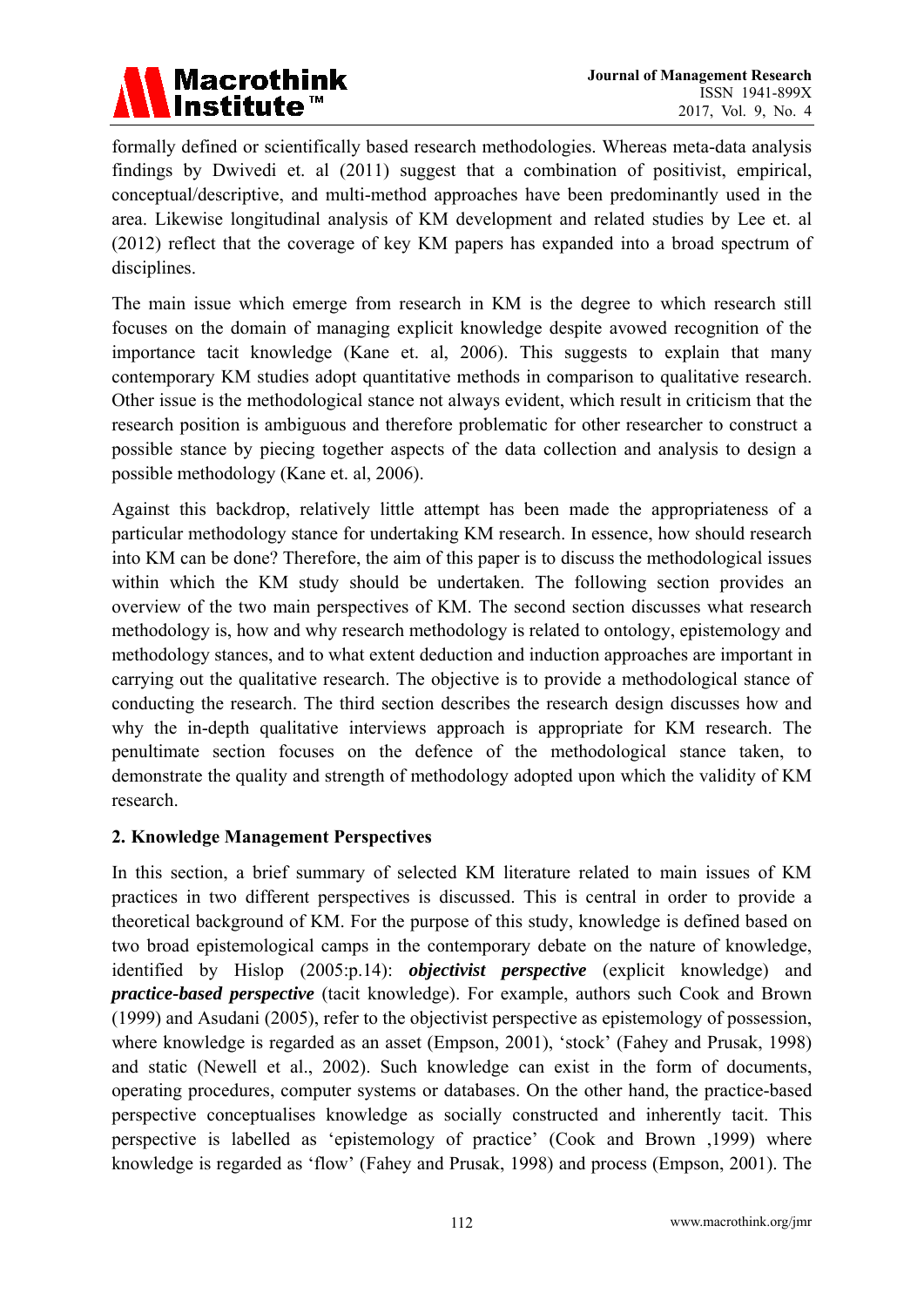

central issue of this perspective is that knowledge resides in the human mind and is dependent on the knower (Venzin et al., 1998). These perspectives, in turn, not only provide an insight into how the nature of knowledge has been conceptualised, but also provides the roots of KM practices, based on the different assumptions of knowledge.

For instance, for KM practice – objectivist perspective, there is an acknowledgement that much of organisational knowledge may be tacit and it is possible to convert this knowledge into explicit form. For example, all the instructions for operating machines may not be totally explicit but, with the expertise and experience of workers operating them, it is possible to make all the knowledge explicit and codify it into a complete set of standard operating procedures. The primary role of this kind of KM perspective is to allow knowledge to be shared widely and effectively within or across organisations, so that best practices, problem solutions and procedures can be shared. Technology, includes hardware, software or other means of processing, storing, capturing and organising data or information plays a major role in this KM process. The characteristics of this KM perspective can be defined as the first generation KM (McElroy, 2003:p.xxiv) as there was strong emphasis on IT in many of the earliest KM initiatives. This has become known as the 'supply side of KM' which consists of capturing, codifying, and sharing valuable knowledge, and also involves getting the right information to the right people at the right time.

In contrast to objectivist perspective, the practice-based perspective conceptualises knowledge not as a codifiable entity, but instead emphasises that knowledge is socially constructed and is inherently tacit. This perspective defines knowledge in dynamic terms, regarding it as a practice of doing or *knowing* rather than static or objective- knowledge which people possess (Newell et al., 2002:p.7). Cook and Brown (1999) labelled this perspective as an 'epistemology of practice' due to the centrality of human activity to its conception of knowledge. In other words, knowledge resides in mind, body and social systems, which are dependent on the context and the knower (Venzin et al., 1998:p.43). Therefore, the nature of knowledge which is rooted and manifested in the human mind and activity represents the characteristics of knowledge from a practice-based perspective. As noted by Hislop (2005:p.29-34) that tacit and explicit knowledge are inseparable. They are not two ends of a continuum, but two sides of the same coin (Tsoukas, 2005: p.158). The consequence is that there is no such thing as completely explicit knowledge, as all knowledge will have a tacit dimension or will remain tacit, and therefore resistant to articulation or codification (Newell et al., 2002:p.7). Thus, the view of explicit knowledge which stands on its own, would reduce the ineffability of tacit knowledge and narrow all knowledge to only what can be articulated (Tsoukas, 2005:p.158). In view of that, from this perspective, it is impossible to totally codify knowledge into fully explicit form. There will be an element of tacit knowledge which is still embodied in people. The practice-based perspective argues that all knowledge is socially constructed which is purely subjective to interpretations from people. A general model of KM practice-based perspective is focused on knowledge sharing through rich interactions, knowledge sharing culture that motivating people to share knowledge instead of hoarding their knowledge by establishing networked relationship and trust (Davenport and Prusak, 1998).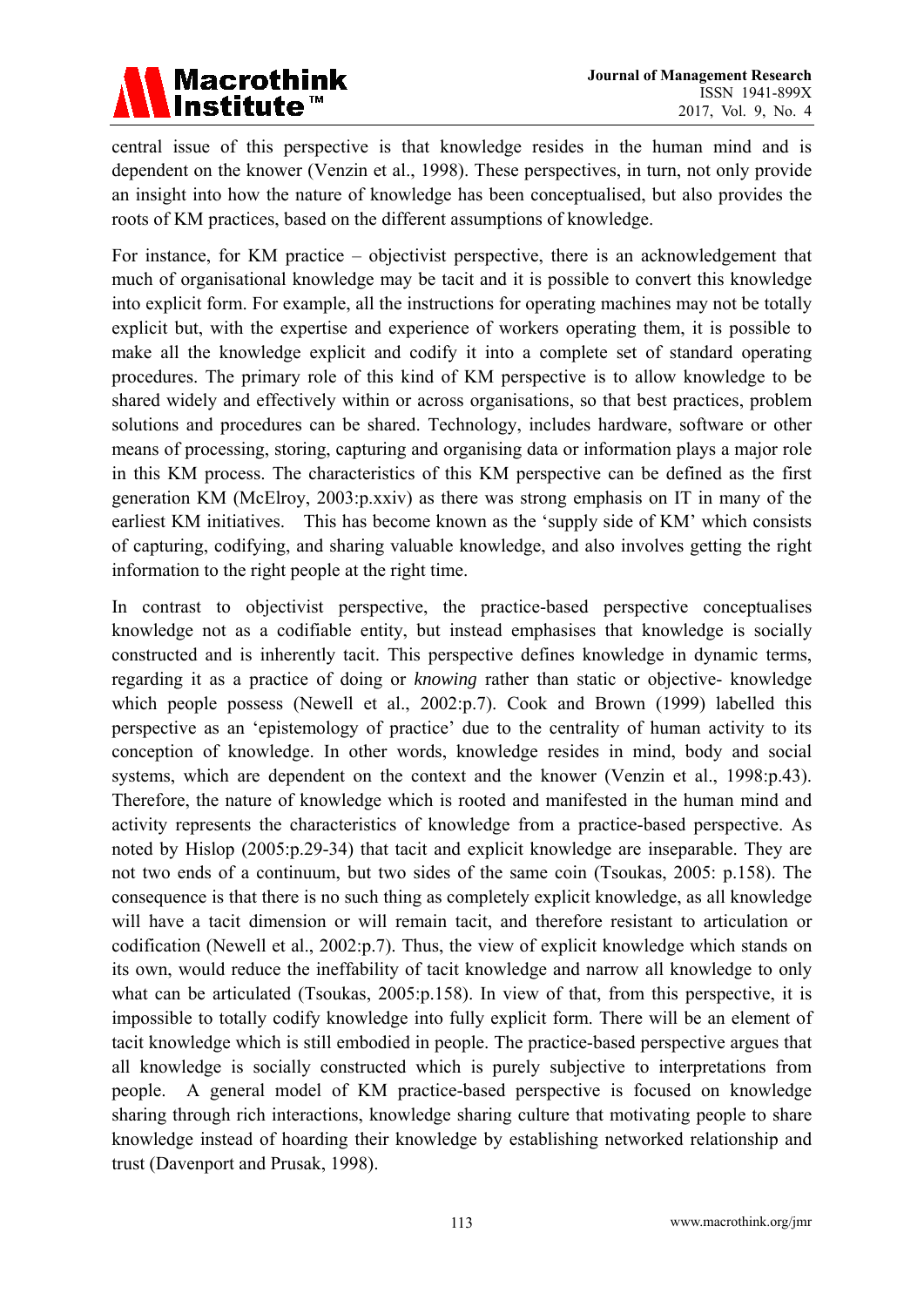

By the same token, drawing from the work of Andriessen (2008) addresses the way knowledge is conceptualised in KM literature and practice. Using the work of Lakoff and Johnson (1999) on metaphors it will show how people use metaphors to think and talk about knowledge. It is widely used 'Knowledge as Stuff' (objectivist) metaphor that Gustavsson (2001) called 'thingification'. So the metaphors assumes that knowledge is objective, that is can be stored and retrieved without any distortion can be transferred from one human being to another without interpretation. In contrast, 'Knowledge as Love' (subjectivist) related to the accessibility of knowledge, pre conditions of knowledge work and well- being of knowledge workers in the organisation.

Having established both the fundamental of KM perspectives, it provides the philosophical background and mainly ontological stance of KM related to research methodology that is discussed in the following section.

### **3. What is research methodology?**

Research methodology is important to understand because it can characterise a systematic investigation of a research problem. It refers to the procedural framework within which research is conducted, and thus provides guidelines on how research should be conducted (Remenyi and Williams, 1995). Further, Kaplan (1964:p.23) emphasises that the aim of research methodology is 'to help us to understand, in the broadest possible terms not the products of scientific inquiry but the process itself'. In other words, the process of research inquiry has to be carried out diligently, critically, objectively and logically with the desired end to 'discover new facts that will help us to deal with the problem situation' (Sekaran, 1992:p.4). This can be illustrated through a broader definition the concept of research offered by Preece (1994):

"Research is conducted within a system of knowledge and that research should be probing or testing that system with the aim of increasing knowledge. The increase in knowledge may be something entirely new and original or, more commonly, it may consist of checking, testing, expanding and refining ideas, which are still provisional. In particular, research should continually question the nature of knowledge itself, what it is and how it is known" (Preece, 1994:p.18).

However, the researcher must be 'objective' in the research process that has become a controversial issue in philosophical debates and the methodological stances in social research. This is related to the question of what the nature of knowledge is and how it is known is commonly underpinned by a basic set of beliefs that define the researcher's world view. This basic set of beliefs is known as a *paradigm* (Guba, 1990:p.17) and provides guideline on how this research is conducted which consist of three main elements to an inquiry paradigm: *ontology*, *epistemology* and *methodology* are summarised in Table 1 below: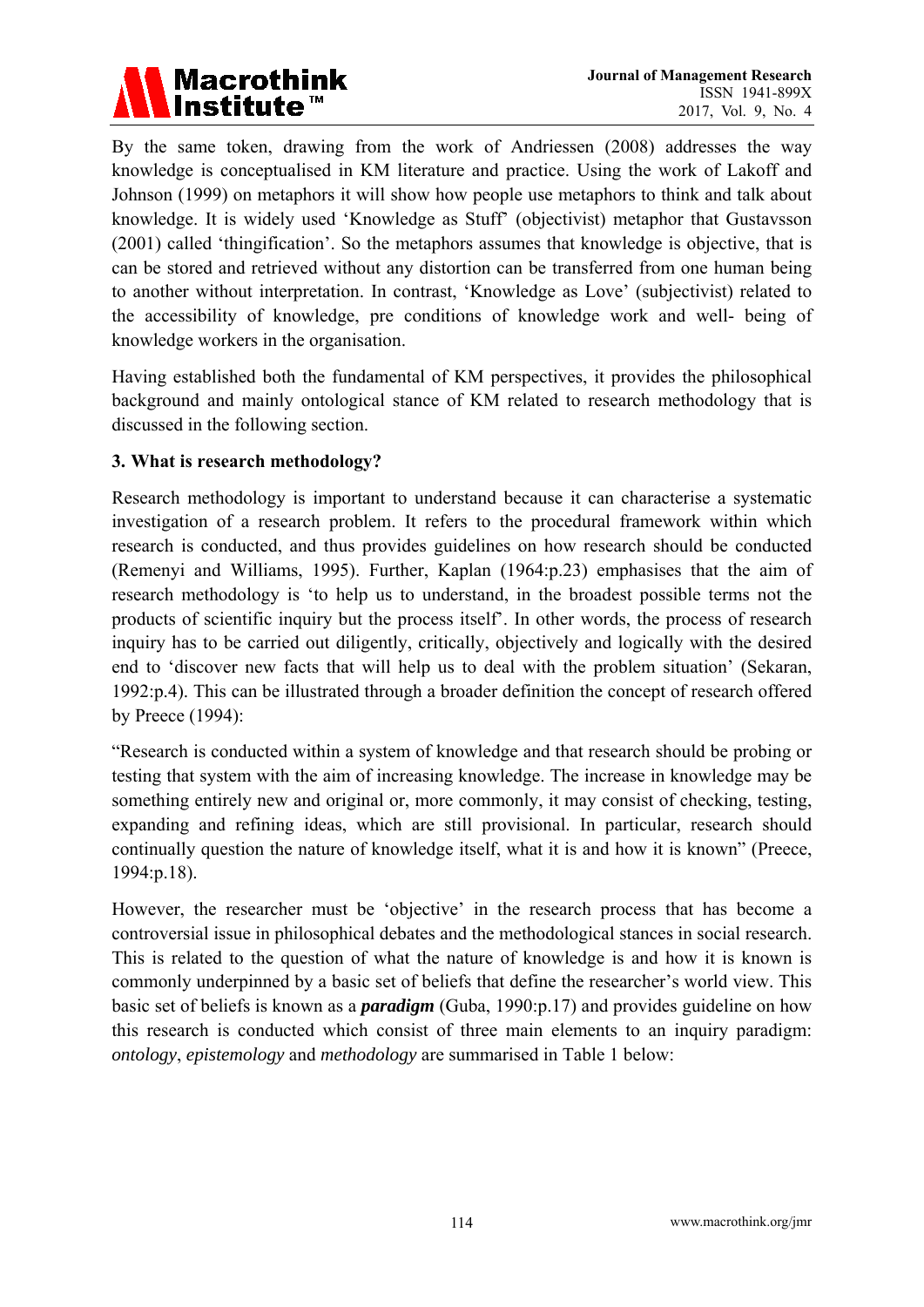

| <b>Ontology</b>     | <b>Realism</b>                                                                           | <b>Materialism</b>                          |                                                                                                                                 | <b>Idealism</b>                                                                                       |
|---------------------|------------------------------------------------------------------------------------------|---------------------------------------------|---------------------------------------------------------------------------------------------------------------------------------|-------------------------------------------------------------------------------------------------------|
|                     | external reality<br>an<br>exists independent of<br>beliefs<br>or<br>our<br>understanding | our<br>physical world<br>considered reality | an external reality<br>exists independent of<br>beliefs<br>or<br>understanding, but,<br>only the material and<br><sup>1</sup> S | reality is<br>only<br>knowable<br>through<br>mind<br>human<br>and<br>socially constructed<br>meanings |
| <b>Epistemology</b> | <b>Positivism</b>                                                                        |                                             | Interpretivism                                                                                                                  |                                                                                                       |
|                     | -the reality is independent and<br>unaffected by the researcher                          |                                             | -the researcher and<br>reality<br>dependent on each other                                                                       |                                                                                                       |
|                     | -facts are concrete and possible<br>to conduct value-free inquiry                        |                                             | -the facts are all human creations<br>and not possible to conduct<br>value-free research                                        |                                                                                                       |
| <b>Methodology</b>  | <b>Deductive</b>                                                                         |                                             | Inductive                                                                                                                       |                                                                                                       |
|                     | the research process begins with<br>theory<br>verification/falsification                 | and hyphothesis                             |                                                                                                                                 | the exploration and analysis that<br>leads to theory development<br>sense-making/understanding        |

Table 1. Implications of Ontological Stance on Epistemology and Methodology

Source: Adapted from Snape and Spencer (2003:p.16) and Punch (2005:p.12)

Table 1 illustrates the ontological stance and indicates the link to epistemological and methodological positions that usually leads the researcher to adopt methods that are characteristic of that position. However, for the purpose of this paper, only two ontological perspectives are discussed briefly. For 'realist' (realism) start with the position that reality is concrete and external (i.e. explicit knowledge), therefore, the methodology in this paradigm should be objective and impartial as well as immune from the influence of researchers' values and beliefs (value-free). The quantitative method with deductive approach (hypotheses testing) is commonly deployed by researchers in this paradigm (Hussey and Hussey, 1997). However, for 'idealist' (idealism) asserts that reality is socially constructed meanings and only knowable through the human mind (i.e. tacit knowledge). Therefore, a social researcher has to explore and understand the social world through the participants' and their own perspectives; explanations can only be offered at the level of meaning rather than cause. Qualitative method*,* largely with the inductive approach (theory development) is associated with idealism perspective. In brief, research methodology concentrates on the issue of how the researcher collects knowledge about the world or reality and indicates a combined set of techniques to guide research, whose claims can be evaluated (Easterby-Smith, 2002). These combinations of techniques are derived from the logical or philosophical assumptions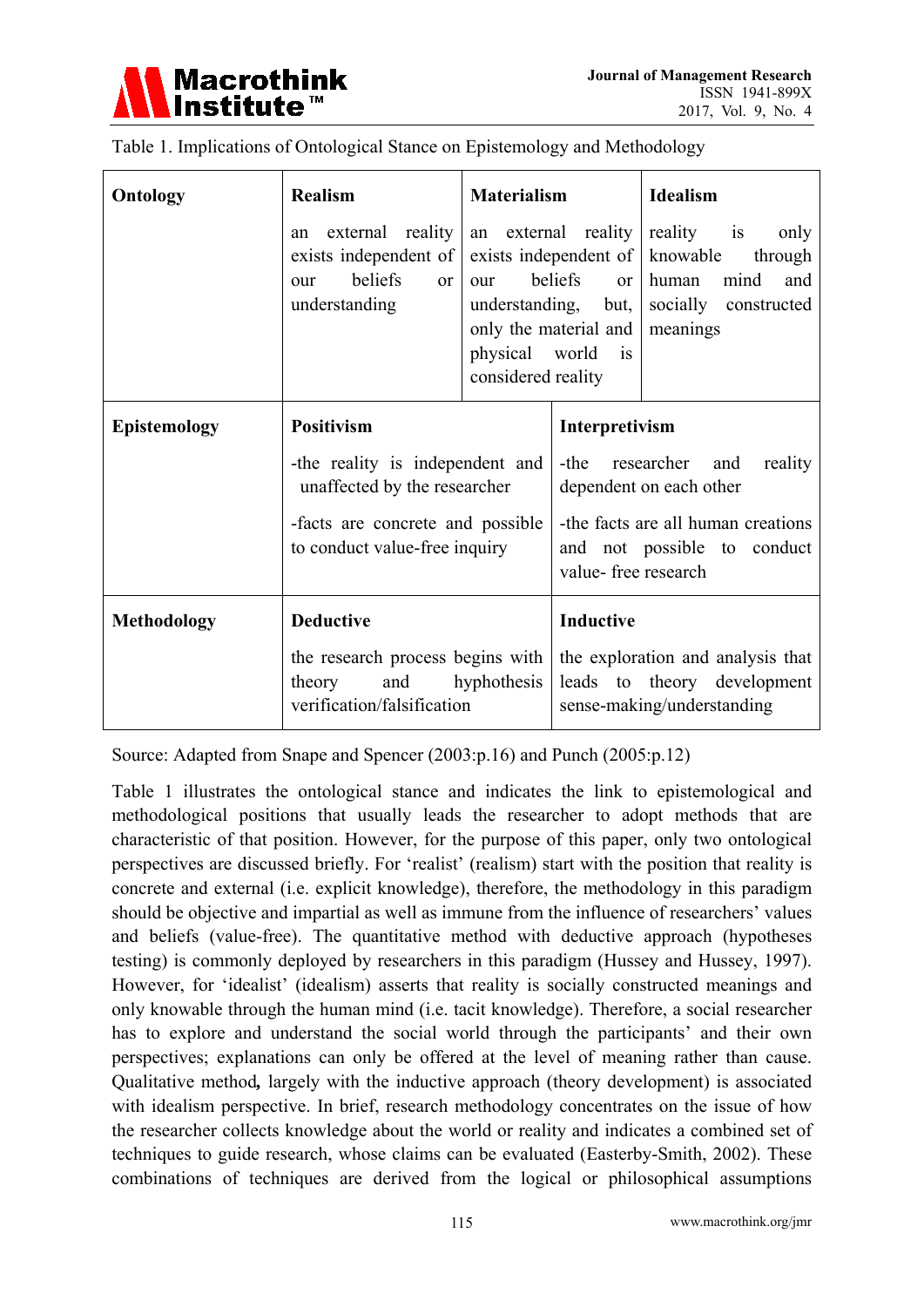

(ontology and epistemology) concerning the phenomenon that is being investigated (Morgan and Smircich, 1980).

The most substantial issue of the brief discussion above is to guide the process of KM research that adopts an idealism perspective with interpretivism stance that will be discussed in following section. However, the element of *induction-deduction* or *deduction-induction* approach was adopted in flexible ways during the research process as an open mind is impossible because preconceptions exist and affect what is seen and interpreted (Shipman, 1997:p.42). This is related to the role of theory in research that is discussed extensively in section 5. The following section will illustrate how the stances on the ontology, epistemology and methodology of KM research have been made, and why.

#### **4. Methodological Considerations**

The quality, strength and validity of KM research would be measured largely by the appropriateness of the methodology. The KM study must be designed in such a way as to reject 'methodological orthodoxy in favour of *methodological appropriateness* as the primary criterion for judging methodological quality by recognising that different methods are appropriate for different situations' (Patton, 2002:p.72). Hence, methodological quality should be judged on whether one has made sensible methods decisions given the purpose of the inquiry, the questions being investigated, and the resources available (Patton, 2002).

In view of the KM research, it was clear at the outset that the field should be exploratory in nature. Majority qualitative methodological approaches were adopted in KM research indicated by recent study by Mariano and Awazu (2016). In adopting this stance, emphasis should be placed on the aim and objectives of the research, not on formulating hypotheses. Exploratory studies are a valuable means of discovery because the purpose is to find out 'what is happening, to seek new insights, to ask questions and to assess phenomena in new light' (Robson, 1993:p.59). Therefore, the exploratory, unfolding nature of the KM study, which is guided by the literature, formed a conscious part of the methodology. The purpose is to retain an open mind in understanding the KM theories and concepts without being enslaved by existing literature. It is important to pay attention to the existing theories and research that are relevant to the study, because these are often key sources for understanding what is going on within the KM phenomena. However, the literature 'is treated not as *authority* to be deferred to, but as a useful yet fallible source of ideas what is going on' (Maxwell, 1996:p.27). Further, the literature is used as a 'jumping-off point' to extend the ideas and build the theory (Rubin and Rubin, 2005:p.236). Conversely, such an argument turns toward examining the role of theory used in this study. Although, generally, the role of theory in phenomenology research is controversial (Ray, 1994:p.123) , the theory was used to provide a focus for the study, to assist in formulating and reformulating the problem posed in the research, to discover new dimensions of the research problem (Bensman and Vidich, 1960:p.582) and further guide the research process (Ray, 1994). The theory in this study was used more as a *sensitising device* to view the world in a certain way (Klein and Myers, 1999:p.75). It is important to note that KM study maintains that theory generation takes place when all the data can be generated through in-depth interviews. The data is conceptualised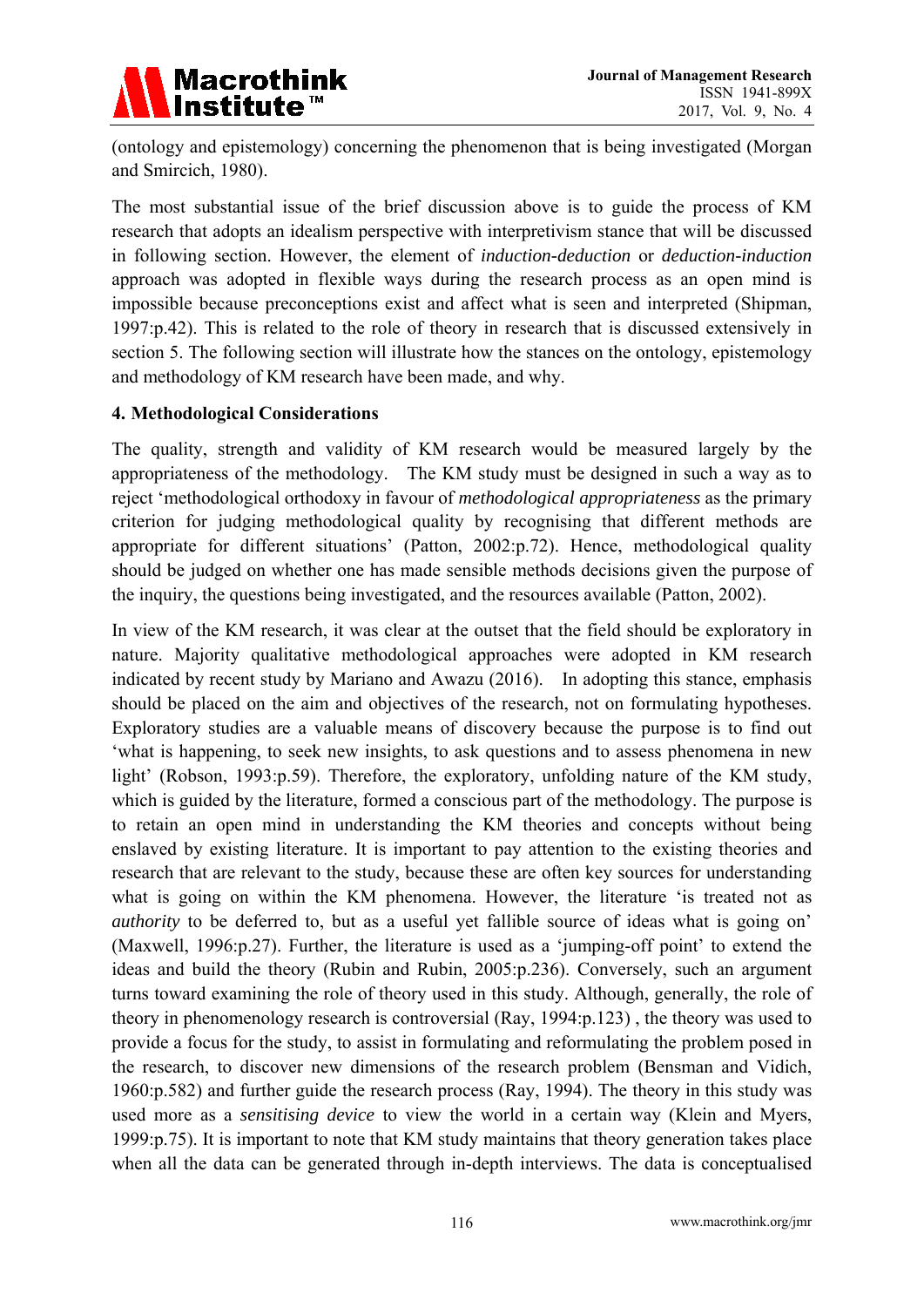# Macrothink<br>Institute™

and theorised into categories and themes, and integrated into concepts and theories that emerge during the research process and are also suggested in the literature. Such an approach emphasises theory generation rather than theory testing, with theory being developed inductively from the data. However, it is cautioned that theory generation in such qualitative research is inclined with scepticism and suspicion due to the lack of clarity and standardisation of methods, as opposed to theory testing (Easterby-Smith et al., 1991:p.37).

In light of the defence discussed above, KM research should adopt Laughlin's (1995) 'middle-range thinking' approach in terms of theoretical perspectives. From a theoretical perspective the 'medium' position is arguably a more realistic depiction of the hard/technical and soft/social nature of KM. This argument is consistent as it was reported that the trend for KM practices over the years 1998-2004 was to use a mixed strategy based on the combination of technology and personalisation (Perrin et al., 2007:p. 160). As is recognised, in the practice-based (human/people based) and objectivist-based (IT based) spectrum of KM research, KM practices are not purely some technical and context-free phenomenon, as was suggested in first generation KM. It would be argued against the importance of depicting this context as part of any theory of KM. This is because to adopt a 'high' level theory of KM can be likened to any other scientific theory. For example, theory of gravity, where it does not matter whether it is an apple or a bicycle or any other objects that is falling to the ground since all differences can be expressed through the theory of weight and volume. But a 'high' level theory in KM becomes equally uninterested because KM practices are also social practice that cannot be explained through scientific lens. On the other hand, a 'low' emphasis to prior theory, suggests all contextual variables are unique and only applicable to the KM practices being explored. It becomes invariably impossible to detach all contextual diversity into theoretical categories (context-free) leaving the richness of the picture to be portrayed largely 'as it is' without theoretical refinement. In this situation, no learning or theory from other situations is possible and appropriate. Nevertheless, the 'middle-range thinking' approach recognises a material reality distinct from our interpretations while at the same time does not dismiss the inevitable perceptive bias of understanding. This argument is in line with the concept of 'objectivity' from the phenomenological perspective. Objectivity is 'fidelity to phenomena which is defined as a refusal to tell the phenomena what it is, but a respectful listening to what the phenomena speaks of itself' (Colaizzi, 1978:p.52). According to Colaizzi (1978) objectivity, then, is required to recognise and affirm both our own perceptions or presuppositions (he uses the term 'experience') and the perceptions of others. It is simply stated that the assumptions are there and it cannot be objectively eliminated and avoidable completely (Colaizzi, 1978). Thus, it is clearly impossible to eliminate researcher's theories or preconceptions of what has been called inherent reflexivity (Hammersley and Atkinson, 1995:p.16-17).

Therefore, theory being generated will be always be 'skeletal' requiring empirical detail to make them meaningful. The empirical data is of vital importance because it complements and completes the 'skeletal' theory derived from the literature. Laughlin (1995:p.82) expresses this as a 'skeletal' theory always requires diverse empirical 'flesh' to arrive at meaningful 'whole beings'. Others have conceptualised this in terms of 'abductive reasoning' as it allows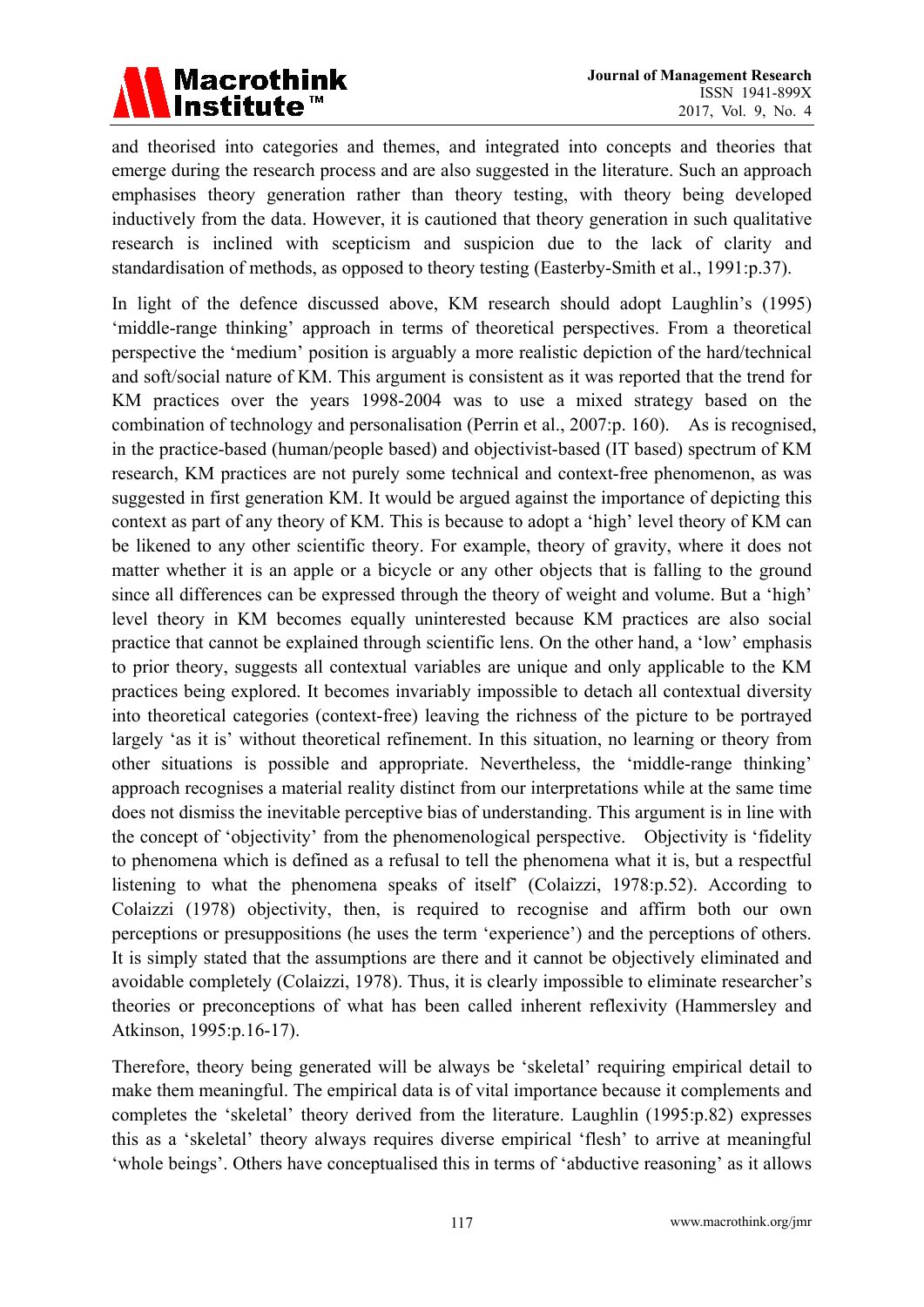

dynamic interaction between data and theory (Coffey and Atkinson, 1996:p.156). Moreover, 'theory without data is empty; data without theory is nothing' (Silverman, 2000:p.253). Thus, empirical work in research will contribute significantly in terms of theory building guided by the literature.

# **5. Conclusions**

This paper begins with a review of two main KM perspectives; objectivist and practice-based perspective that are related to the philosophical understanding of conducting KM research. Given that KM amalgamates a cluster of theories from existing research fields and further due to its conceptual plurality as KM itself evolved from a spectrum of theoretical traditions ranging from philosophy to computer science/IT, there are challenges to adopt appropriate methodology stance in undertaking KM research. Also, in view of the trend of KM practices to use mixed strategy based on the combination of technology and personalisation, it will be crucial for designing research methodology. This paper posits rest on the belief that as a research methodology, it is unproblematic if it is accepted to develop phenomenology approach with middle-range thinking based upon ontology and epistemology considerations of particular KM research that will be undertaken. In other words, the use of qualitative research methodology is recommended as opposed to a quantitative one. It is suggested that one of the major underlying weaknesses of developing a research methodology, particularly in KM centres on this tension; social research is sacrificed at the expense of a desire to be seen to be scientific.

The discontinuity in KM research, largely, is due to the fact that KM literature provides testimony to the infancy of its research methodology given that the study of KM is a complex subject which involves interdisciplinary analysis and debate about culture and IT/IS dimensions. This contributes to the non-standardised approaches which were adopted in previous research. Thus, this paper provides an alternative view on methodology stance and future direction for academics in undertaking KM research.

#### **References**

Allee, V. (1999). The art and practice of being revolutionary. *Journal of Knowledge Management, 3*(2), 121-131. https://doi.org/10.1108/13673279910275576

Alvesson, M., & Karreman, D. (2001). Odd Couple: Making Sense of the Curious Concept of Knowledge Management. *Journal of Management Studies, 38*(7), 995-1018. https://doi.org/10.1111/1467-6486.00269

Andriessen, D. G. (2008). Stuff or Love? "How metaphors direct our efforts to manage knowledge in organisations. *Knowledge Management Research & Practice, 6,* 5-12. https://doi.org/10.1057/palgrave.kmrp.8500169

Assudani, R. H. (2005). Catching the chameleon: Understanding the elusive term knowledge. *Journal of Knowledge Management, 9*(2), 31-44. https://doi.org/10.1108/13673270510590209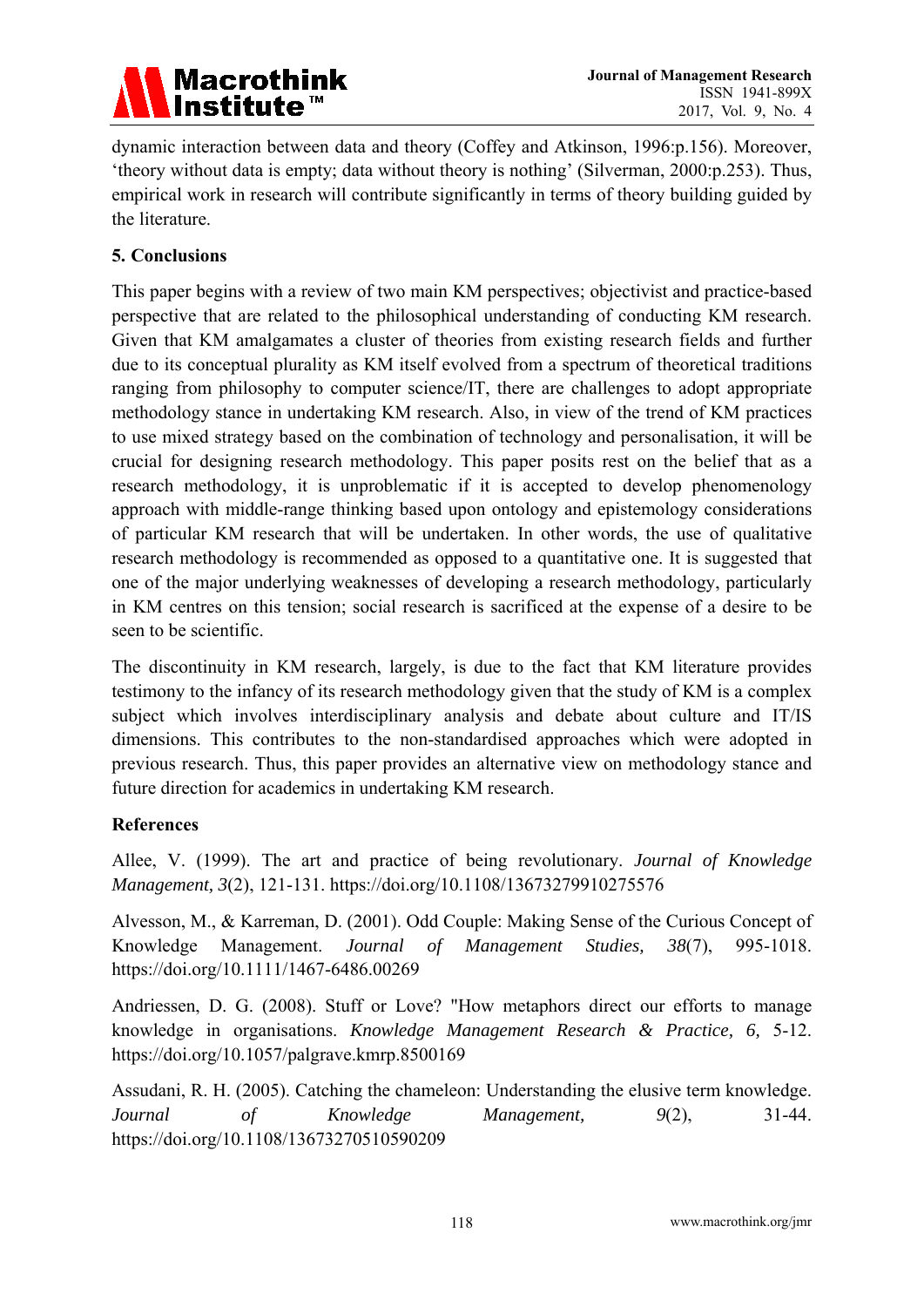

Baskerville, R., & Dulipovici, A. (2006). The theoretical foundations of knowledge management. *Knowledge Management Research & Practice, 4,* 83-105 https://doi.org/10.1057/palgrave.kmrp.8500090

Bensman, J., & Vidich A. (1960). Social Theory in Field Research. *American Journal Sociology, 65*(6), 577-584. https://doi.org/10.1086/222788

Bollinger, A. S., & Smith, R. D. (2001). Managing organizational knowledge as strategic asset. *Journal of Knowledge Management, 5*(1), 8-18. https://doi.org/10.1108/13673270110384365

Carlucci, D., & Schiuma, G. (2006). Knowledge Value Spiral: Linking Knowledge Assets to Company Performance. *Knowledge and Process Management, 13*(1), 35-46. https://doi.org/10.1002/kpm.243

Coffey, A., & Atkinson, P. (1996). *Making Sense of Qualitative Data,* Sage, London.

Colaizzi, P. F. (1978). Psychological Research as the Phenomenologist Views It, In Valle R S and King M (Eds), *Existential-Phenomenological Alternatives for Psychology*, Oxford University Press, New York.

Cook, S.D.N, & Brown, J. S. (1999). Bridging Epistemologies: the Generative Dance between Organizational Knowledge and Organizational Knowing. *Organization Science, 10*(4), 381-400. https://doi.org/10.1287/orsc.10.4.381

Creswell, J. W. (1998). *Qualitative Inquiry and Research Design: Choosing Among Five Traditions,* Sage, London.

Davenport, T. H., & Prusak, L. (1998). *Working Knowledge: Managing What Organization Knows,* Harvard Business School Press, Boston, MA.

Drucker, P.F. (1994). Post-Capitalist Society. *Harper Business*, New York.

Drucker, P. F. (1998). The Coming of the New Organization, In *Harvard Business Review on Knowledge Management,* Harvard Business School Press, MA.

Dwivedi, Y K, Venkitachalam, K, Sharif, A M, Al-Karaghouli, W., & Weerakkody, V. (2011). Research Trends in Knowledge Management: Analysing the past and predicting the future. *Information Systems Management, 28*(1), 45-36. https://doi.org/10.1080/10580530.2011.536112

Easterby-Smith M., Thorpe R., & Lowe, A. (1991). *Management Research: An Introduction,* Sage, London.

Easterby-Smith M, Thorpe R, & Lowe A. (2002). *Management Research: An Introduction,*  2nd Edition, Sage, London.

Empson, L. (2001). Fear of Exploitation and Fear of Contamination: Impediments to Knowledge Transfer in Mergers between Professional Service Firms. *Human Relations, 54*(7), 839-862. https://doi.org/10.1177/0018726701547003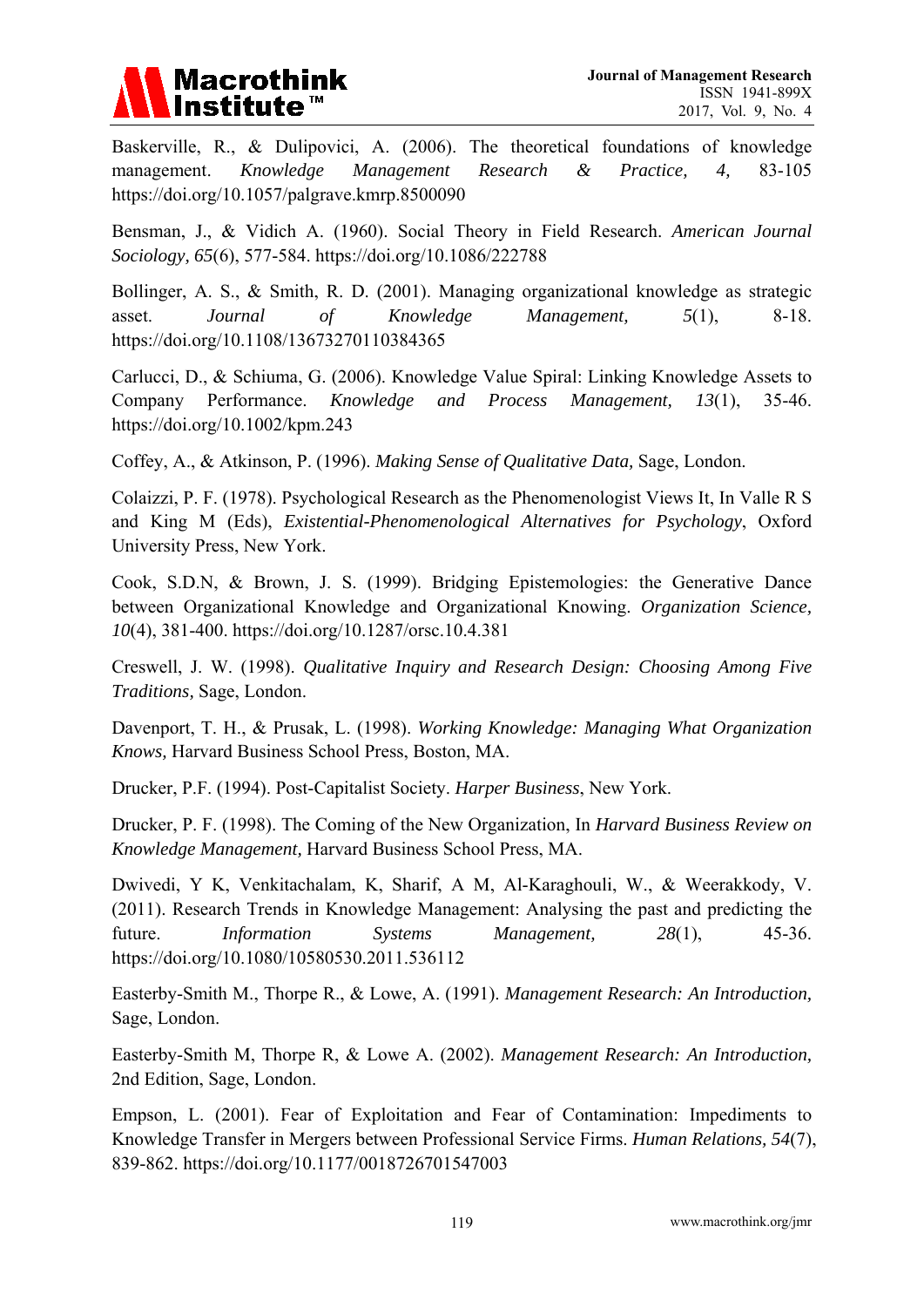

Fahey, L. and Prusak. L. (1998). *The Eleven Deadliest Sins of Knowledge Management. California Management Review, 41*(3), 265-276. https://doi.org/10.2307/41165954

Grant, R. M. (1996). Toward a Knowledge-Based Theory of the Firm. *Strategic Management Journal, 17*, Special Issue, pp 109-122. https://doi.org/10.1002/smj.4250171110

Grant, R. M. (2001). Knowledge and Organization, In Nonaka I and Teece D (Eds), *Managing Industrial Knowledge: Creation, Transfer and Utilization,* Sage, London. https://doi.org/10.4135/9781446217573.n8

Guba, E. G. (1990). The alternative paradigm dialog, In Guba E G (Ed), *The Paradigm Dialog,* Newbury Park, CA, Sage.

Gustavsson, B. (2001). Power over meaning; unlearning and human values, In Chakraborty, S. K. (Ed), *Management of Power-Ethicaland Values Aspects,* pp 339-358, Oxford University Press, Delhi.

Hammersley, M., & Atkinson, P. (1995). *Ethnography: Principles In Practice*, 2nd Edition, Routhledge, New York.

Hirschheim, R. A. (1992). Information System Epistemology: An Historical Perspective, In Galliers, R. (Ed), *Information Systems Research: Issues, Methods and Practical Guidelines,*  Blackwell Scientific Publications, Oxford.

Hislop, D. (2005). *Knowledge Management in Organisations.* Oxford University Press, New York.

Hussey, J., & Hussey, R. (1997). *Business Research: A practical guide for undergraduate and postgraduate students,* Macmillan Press Ltd., London. https://doi.org/10.1007/978-1-349-25262-6

Kane, H, Ragsdell, G., & Oppenheim, C (2006). Knowledge Management Methodologies. *The Electronic Journal of Knowledge Management, 4*(2), 141-152.

Kaplan, A. (1964). *Methodology For Behavioural Science: The Conduct of Inquiry,* Chandler Publishing Company, USA.

Khasseh, A. A. (2016). Tracing the historical origins of knowledge management issues through referenced publication years spectroscopy (RPYS), *Journal of Knolwedge Management, 20*(6), 1393-1404. https://doi.org/10.1108/JKM-01-2016-0019

Klein, H. K., & Myers, M. D. (1999). A Set of Principles for Conducting and Evaluating Interpretive Field Studies in Information Systems. *MIS Quarterly, 23*(1), 67-94. https://doi.org/10.2307/249410

Lakoff, G., & Johnson, M. (1999). *Philosophy in the Flesh, Basic Books,* New York.

Laughlin, R. (1995). Methodological Themes: Empirical research in accounting: alternative approaches and a case for "middle-range" thinking. *Accounting, Auditing & Accountability Journal, 8*(1), 63-67. https://doi.org/10.1108/09513579510146707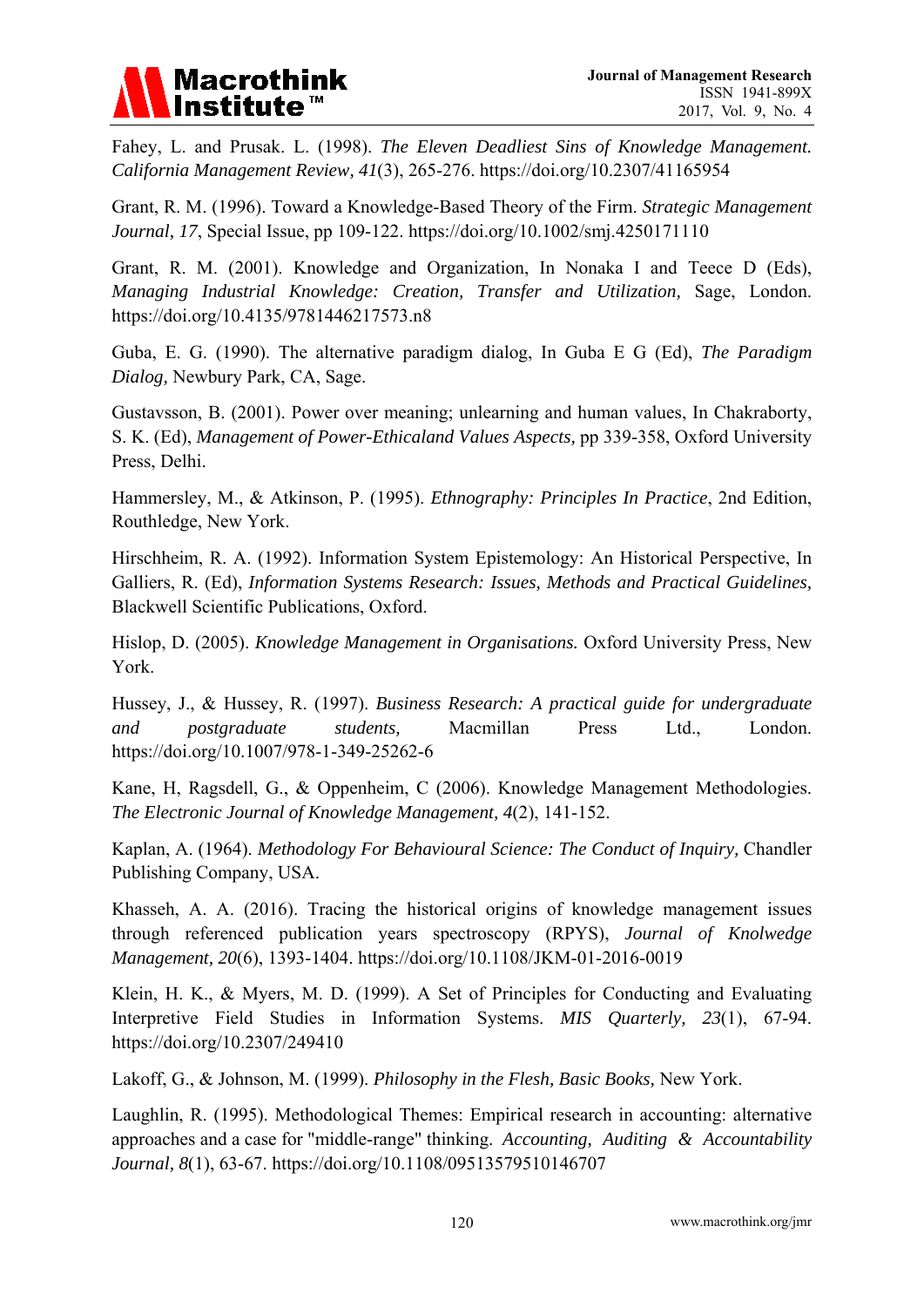

Lee, M R., & Chen T T (2012), Revealing research themes and trends in knowledge management. From 1995 to 2010, *Knowledge Based Systems, 8,* 45-36. https://doi.org/10.1016/j.knosys.2011.11.016

Leornard-Barton, D. L. (1995). *Wellsprings of knowledge: building and sustaining the sources of innovatio*n. Harvard Business School Press, Boston, MA.

Mariano, S., & Awazu, Y. (2016). Artifacts in knowledge management research: a systematic literature review and future research directions, *Journal of Knowledge Management, 20*(6), 1333-1352. https://doi.org/10.1108/JKM-05-2016-0199

Mason, J. (1996). *Qualitative Researching,* Sage, London.

Maxwell, J. A. (1996). *Qualitative Research Design: An Interactive Approach,* Sage, USA.

McElroy, M. (2003). *The New Knowledge Management: Complexity, Learning, and Sustainable Innovation*, Butterworth-Heinemann, MA.

Moffett, S., McAdam, R., & Parkinson, S. (2003). An empirical analysis of knowledge management applications. *Journal of Knowledge Management, 7*(3), 6-26. https://doi.org/10.1108/13673270310485596

Morgan, G., & Smircich, L. (1980). The Case for Qualitative Research. *Academy of Management Review, 5*(4), 491-500.

Newell, S., Robertson, M., Scarbrough, H., & Swan, J. (2002). *Managing Knowledge Work.*  Palgrave Macmillan, New York.

Nonaka, I. (1991). *The Knowledge Creating Company. Harvard Business Review,*  November-December, pp 96-104.

Nonaka, I., & Peltokorpi, V. (2006). Objectivity and Subjectivity in Knowledge Management: A Review of 20 Top Articles. *Knowledge and Process Management, 13*(2), 73-82. https://doi.org/10.1002/kpm.251

Pan, S. L., & Scarborough, H. (1999). Knowledge Management in Practice: An Explanatory Case Study. *Technology Analysis & Strategic Management, 11*(3), 359-374. https://doi.org/10.1080/095373299107401

Patton, M. Q. (2002). *Qualitative Evaluation and Research Methods,* 3rd Edition, Sage, USA.

Perrin, A., Rolland, N., & Stanley, T. (2007). Achieving best practices transfer across countries. *Journal of Knowledge Management, 1*1(3), 156-166. https://doi.org/10.1108/13673270710752171

Preece, R. A. (1994). *Starting research: an introduction to academic research and dissertation writing,* Cassels, London.

Prusak, L. (1997). Introduction to Knowledge in Organizations, In Prusak L, (Ed), *Knowledge in Organizations, Butterworth-Heinemann*, MA. https://doi.org/10.1016/B978-0-7506-9718-7.50003-2